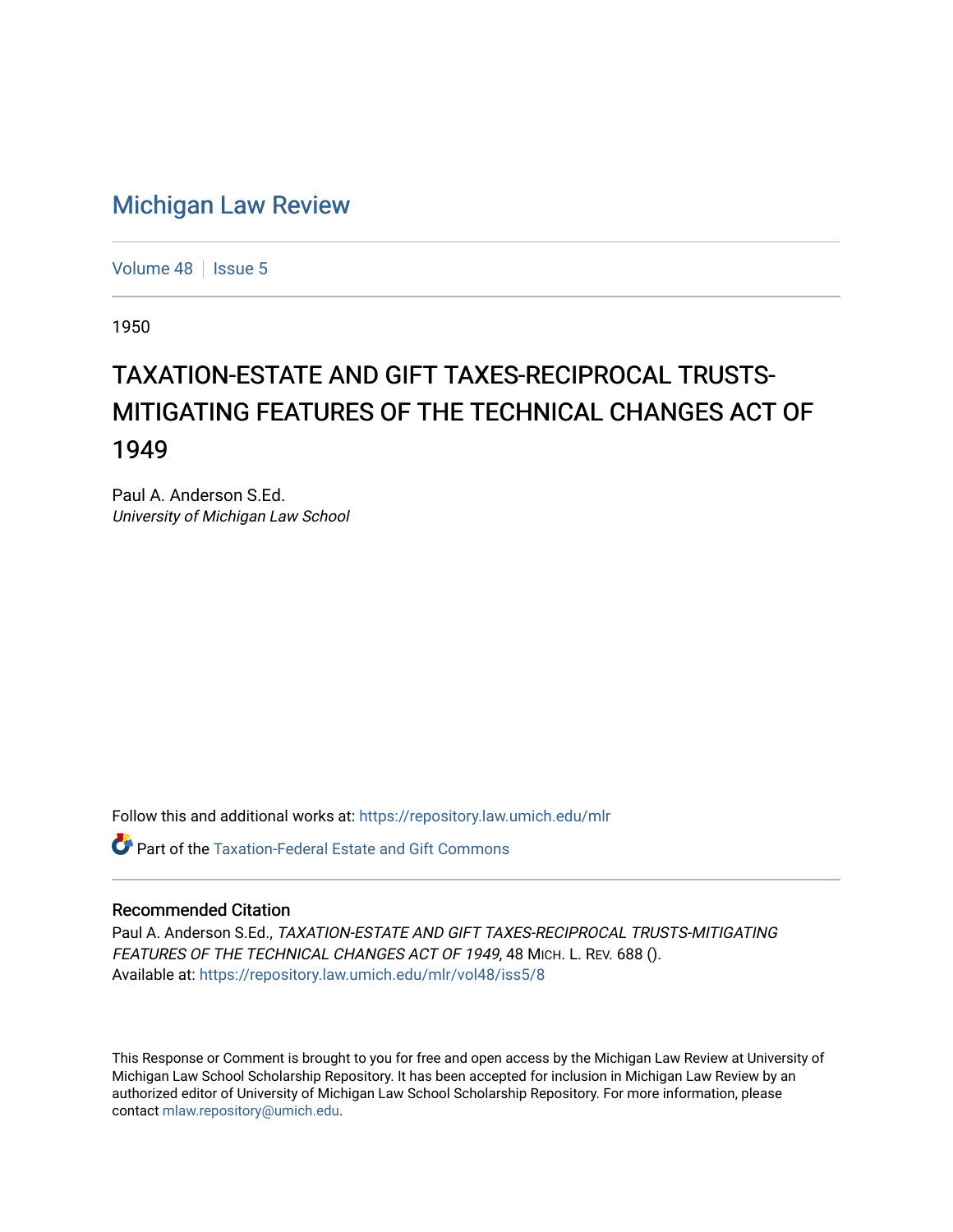TAXATION-ESTATE AND GIFT TAXES-RECIPROCAL T RUSTS-MITI-GATING FEATURES OF THE TECHNICAL CHANGES AcT OF 19491 -Where two trusts are created by separate donors under circumstances indicating reciprocity,<sup>2</sup> the doctrine of the *Lehman* case<sup>3</sup> requires that each donor be treated as the grantor of the trust over which he holds various incidents of ownership to the extent that the amounts in the two trusts are equal. For tax purposes the nominal grantors are transposed. The legal basis of this doctrine is the principle of trust law that one who furnishes the consideration for the creation of a trust is the settlor, although in form the trust was created by another.<sup>4</sup> Thus if the settlor of trust  $A$  is given the power to invade the corpus of reciprocal trust B, the corpus of trust B is taxable to him under section  $811\overline{d}$  of the Internal Revenue Code.<sup>5</sup> If he is given a life estate in a reciprocal trust, the trust property is included in his gross estate under section  $811(c).$ <sup>6</sup>

To mitigate the retroactive application of the *Lehman* doctrine to trusts created prior to that case,<sup>7</sup> Congress, by means of section  $6^8$  of the

1 P.L. 378, 81st Cong., 1st sess. (1949).

<sup>2</sup>For a discussion of what circumstances are necessary to prove reciprocity in converse trusts, see Callmann, "The Lehman Doctrine, Its Significance and Application," 26 TAXBS 233 (1948); Colgan and Molloy, "Converse Trusts-The Rise and Fall of a Tax Avoidance Device," 3 TAX L. REv. 271 (1948).

<sup>3</sup>Lehman v. Comr., (C.C.A. 2d, 1940) 109 F. (2d) 99, cert. den. 310 U.S. 637, 60 S.Ct. 1080 (1940).

<sup>4</sup>I Scorr, LAw oF TRUSTS § 156.3 (1939) cited in Lehman v. Comr., (C.C.A. 2d 1940) 109 F. (2d) 99 at 100. I BoGERT, LAw OF TRUSTS AND TRUSTEES, §41 (1935).

<sup>5</sup>Hanauer v. Comr., (C.C.A. 2d, 1945) 149 F. (2d) 857, cert. den. 326 U.S. 770, 66 S.Ct. 175 (1945).

<sup>6</sup>Estate of F. S. Fish, 45 B.T.A. 120 (1941).

<sup>7</sup>"The court decisions in 1940 and subsequent years put taxpayers on notice as to the probable tax consequences of reciprocal trusts in the future." Statement of Senator George on the Hoor of the Senate, September 16, 1949, 95 CoNG. REc. 13234 (1949).

s Section 6 provides: "REuNQUISHMENT OF PoWERS IN CASE OF RECIPROCAL TRUSTS. (a) Section 1000 of the Internal Revenue Code (relating to imposition of gift tax) is hereby amended by adding at the end thereof the following new subsection: ' $(g)$  CERTAIN RECIPRO-CAL TRusTs.-In the case of property in a trust created prior to January I, 1940, if and to the extent that such property may be deemed to have been transferred to such trust by a person other than the nominal grantor of such property (by reason of the fact that such person has made a reciprocal transfer of property in trust), then a relinquishment by such person on or before December 31, 1950, of any power over such property or over the income therefrom shall not be deemed a transfer of property for the purposes of this chapter. In the event of such relinquishment, the reciprocal transfer made by the person relinquishing such power shall be deemed, for the purposes of this chapter, to have been a completed gift at the time such reciprocal transfer was made. This subsection shall apply only if, at the time such person made the aforesaid reciprocal transfer of property, a law was in effect imposing a tax upon the transfer of property by gift and a gift tax was paid with respect to such reciprocal transfer, and not credited or refunded'....  $(c)$  In the case of a decedent who relinquished on or before December 31, 1950, a power described in section lO00(g) of the Internal Revenue Code, such relinquishment shall, for the purposes of section  $811(\overrightarrow{d)}$  of such code, be deemed not to have been made in contemplation of the death of such decedent if such relinquishment,